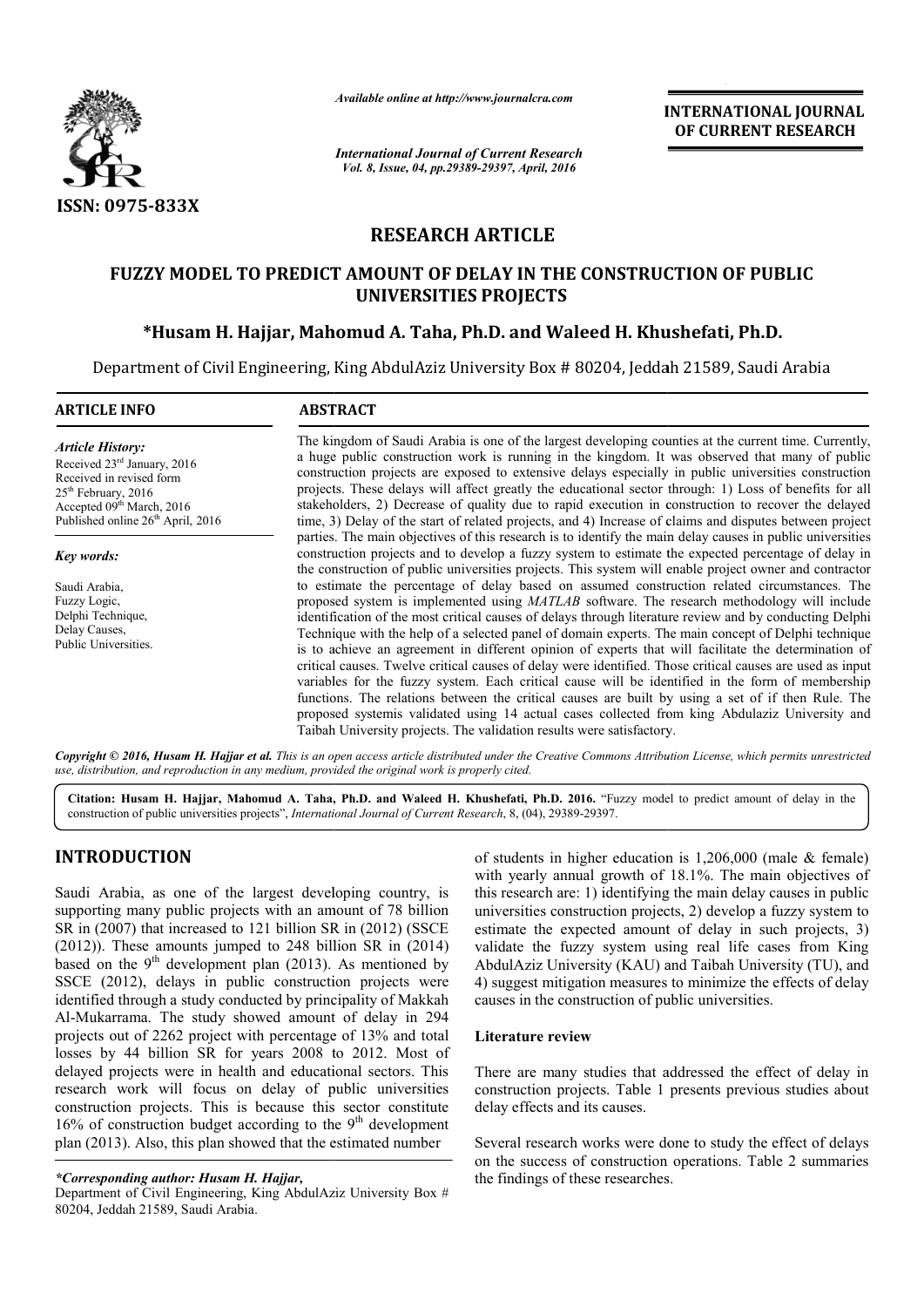| Author (Year)                        | Brief description of the study                                                                                                                                                                                                                                                                                                                                                                                              | Important factors/group causing delay                                                                                                                                                                                                                                                                                                                                                                                                                                                                                                                                                                                                        |
|--------------------------------------|-----------------------------------------------------------------------------------------------------------------------------------------------------------------------------------------------------------------------------------------------------------------------------------------------------------------------------------------------------------------------------------------------------------------------------|----------------------------------------------------------------------------------------------------------------------------------------------------------------------------------------------------------------------------------------------------------------------------------------------------------------------------------------------------------------------------------------------------------------------------------------------------------------------------------------------------------------------------------------------------------------------------------------------------------------------------------------------|
| Assaf, Al-Khalil and Al-Hazmi (1995) | Conducted a survey to identify causes of delay<br>in large building construction projects. 56<br>causes of delay were identified.                                                                                                                                                                                                                                                                                           | Preparation and approval of shop drawings by<br>contractor, progress payment by owner, cash problems<br>during construction for A/E, schedule between<br>contractor and subcontractor, slowness indecision<br>making by owner, design error, excessive bureaucracy<br>in project owner organization, labor shortage and<br>inadequate labor skills.                                                                                                                                                                                                                                                                                          |
| Al-Khalil and Al-Ghafly (1999) A     | Studied important Causes of delay in public<br>utility projects; as a result, 60 potential delay<br>causes were identified and grouped into 6 major<br>categories of delay.                                                                                                                                                                                                                                                 | Shortage of man power, contractor's poor coordination,<br>delay in mobilization, poor qualification of contractor,<br>improper technical study, ineffective planning and<br>scheduling, ineffective control, delay in submissions,<br>contractor's cash flow problem, delay in contractor<br>claims by owner, slow decision making by owner,<br>owner's poor communication, owner failure to<br>coordinate with authorities, excessive bureaucracy by<br>owner, change in project scope, ineffective delay<br>penalty, difficulties in obtaining work permits,<br>government tendering system problem and effect of<br>subsurface condition. |
| Al-khalil and Al-Ghafly (1999) B     | Brief description of the study<br>Conducted a survey to investigate three<br>components of delay in public utility projects.<br>(1) the frequency of delayed projects which was<br>37% as an average.(2) the extent of delay which<br>was 39% as an average.(3) the responsibility of<br>delay which assigned 30% by contractor to<br>owner. While owner and consultant assigned<br>57% and 52% respectively to contractor. | Important factors/group causing delay<br>Cash flow and financial difficulties, delay in work<br>permits, government assigning contractor to the lowest<br>bidder without regards of qualification, no systematic<br>approach or procedure for setting contract duration by<br>owner.                                                                                                                                                                                                                                                                                                                                                         |
| Abd El-Razek et al. (2008)           | Identified the main causes of delay in<br>construction projects in Egypt. 32 causes of<br>delay were obtained.                                                                                                                                                                                                                                                                                                              | Financing by contractor during construction, delays in<br>contractor's payment by the owner, design change by<br>the owner or his agent during construction, partial<br>payments during construction, nonutilization of<br>professional construction/contractual management.                                                                                                                                                                                                                                                                                                                                                                 |
| Al-Kharashi and Sketmore (2009)      | Carried out a survey to identify delay causes<br>and located 112 factors that are causing delays<br>in public construction projects and grouped<br>them into 6 categories.                                                                                                                                                                                                                                                  | lack of qualified, lack of experienced personnel,<br>innovative, construction projects, associated current<br>undersupply of manpower in the industry                                                                                                                                                                                                                                                                                                                                                                                                                                                                                        |
| Mahamid et al. (2012)                | Conducted a study to investigate delays in road<br>construction projects. 52 causes of delay were<br>identified.                                                                                                                                                                                                                                                                                                            | Political situation, segmentation and limited movement<br>between areas, award project to the lowest bid price,<br>progress payment delay by the owner, shortage of<br>equipment.                                                                                                                                                                                                                                                                                                                                                                                                                                                            |
| Venkatesh et al. (2012)              | Investigated the causes of delays in Indian<br>construction projects. 45 causes of delay were<br>identified.                                                                                                                                                                                                                                                                                                                | Shortage of labor and shortage of material.                                                                                                                                                                                                                                                                                                                                                                                                                                                                                                                                                                                                  |

### **Table 1. List of previous Studies about delay causes in construction**

# **Table 2. List of previous Studies about fuzzy set theory**

| Author (Year)                                                    | Important factors/group causing delay                                                                                                                                                                                                                                                                |
|------------------------------------------------------------------|------------------------------------------------------------------------------------------------------------------------------------------------------------------------------------------------------------------------------------------------------------------------------------------------------|
| Oliveros and Fayek (2005)                                        | Listed causes of delay, categories delay, estimating delay durations by fuzzy logic, procedure for updating schedule,<br>procedure to evaluate effecting consequence of delay and As-built data base integration with schedule.                                                                      |
| Moselhi and Al-Kass (2006)<br>Gunduz, Nielsen and Ozdemir (2015) | Addressed the effects of a number of factors that indicates cost overruns and schedule delays by using fuzzy logic.<br>Identified 83 delay factors to make a decision support tool. Delay assessment is done by using fuzzy set theory. The<br>model is developed using commercial software product. |

# **Table 3. Domain experts details**

| Party      | Title              | Experience (Years) | No. of experts |
|------------|--------------------|--------------------|----------------|
| Owner      | Project Manager    |                    |                |
|            | SeniorEngineer     | $12 \& 13$         |                |
|            | Project Supervisor | 5-8                |                |
| Consultant | Project Manager    | 22 & 27            |                |
|            | Contract Manager   | 25                 |                |
|            | Senior Engineer    |                    |                |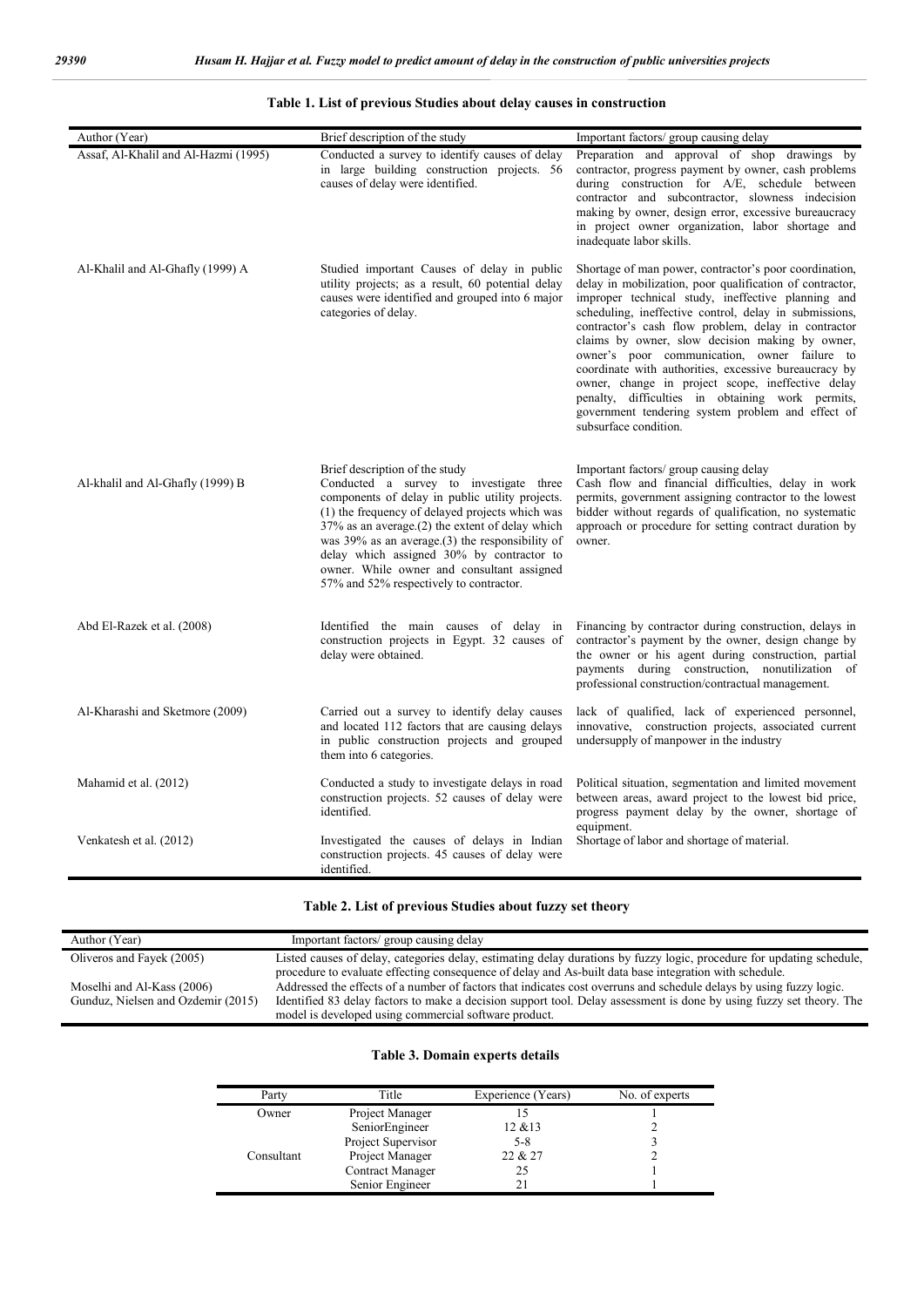# **Table 4. Classification of delay causes in surveys**

| Class     | Range     |
|-----------|-----------|
| Very High | 81-100    |
| High      | 61-80     |
| Medium    | $41 - 60$ |
| Low       | $21-40$   |
| Very Low  | $0 - 20$  |

# **Table 5. Summary of locating most critical causes of delay using Delphi Technique**

| Number         | Delay Causes                                                                  | $1st$ Round<br>% of Opinion                    | $2nd$ Round<br>% of Opinion        | $3rd$ Round<br>% of Opinion | Difference Between $2^{nd}$ &<br>3 <sup>rd</sup> Rounds (%) |
|----------------|-------------------------------------------------------------------------------|------------------------------------------------|------------------------------------|-----------------------------|-------------------------------------------------------------|
| $\mathbf{1}$   | Delay in Change order approval by client                                      | 64 (H)                                         | 65 (H)                             | 66 (H)                      | $2\%$                                                       |
| $\overline{c}$ | Government Tendering system problem (award to lowest<br>bidder only $)$       | 53 (M)                                         | 53 (M)                             |                             |                                                             |
| 3              | Change in project scope & specification                                       | 47 (M)                                         | 47 (M)                             |                             |                                                             |
| 4              | Changes in government regulation and laws                                     | 12(L)                                          | ÷.                                 |                             |                                                             |
| 5              | Delay in Change order prepared by contractor                                  | 47(M)                                          | 47 (M)                             |                             |                                                             |
| 6              | Complexity level of the project                                               | 21(L)                                          |                                    |                             |                                                             |
| 7              | Scope is not well defined                                                     | 20 (VL)                                        |                                    |                             |                                                             |
| 8              | Improper technical study during bidding stage                                 | 56 (M)                                         | 56 (M)                             |                             |                                                             |
| 9              | Unforeseen subsurface condition on site                                       | 29(L)                                          | $\blacksquare$                     |                             |                                                             |
| 10             | Ineffective delay penalty                                                     | 49 (M)                                         | 65 (H)                             | 73 (H)                      | 11%                                                         |
| 11             | Contract duration is too short                                                | 26(L)                                          |                                    |                             |                                                             |
| 12             | Not applying engineering method to estimate project<br>duration               | 45 (M)                                         | 45 (M)                             |                             |                                                             |
| 13             | Ineffective planning and scheduling by contractor                             | 63 (H)                                         | 72 (H)                             | 83 (VH)                     | 13%                                                         |
| 14             | Low incentive to be ahead of schedule by contractor                           | 48 (M)                                         | 48 (M)                             |                             |                                                             |
| 15             | Late in approving design documents by owner                                   | 30(L)                                          |                                    |                             |                                                             |
| Number<br>16   | Delay Causes<br>Incompetent design                                            | $1st$ Round<br>% of Opinion<br>33(L)           | $2^{\rm nd}$ Round<br>% of Opinion | $3rd$ Round<br>% of Opinion | Difference Between $2^{nd}$ &<br>$3rd$ Rounds (%)           |
| 17             | Conflict between design specification and building code                       | 27(L)                                          |                                    |                             |                                                             |
| 18             | Frequent design changes                                                       | 57 (M)                                         | 57 (M)                             |                             |                                                             |
| 19             | Mistakes by designers due to unfamiliarity with local                         | 40(L)                                          |                                    |                             |                                                             |
| 20             | conditions & environment<br>Late of selection finishing materials             | 21(L)                                          |                                    |                             |                                                             |
| 21             | Mistakes on specifications and project documents                              | 43 $(M)$                                       | 43 (M)                             |                             |                                                             |
| 22             | Poor design                                                                   | 49 (M)                                         | 49 (M)                             |                             |                                                             |
| 23             | Variations in quantities                                                      | 48 (M)                                         | 48 (M)                             |                             |                                                             |
| 24             | Conflicts between consultant and designer                                     | 28(L)                                          |                                    |                             |                                                             |
| 25             | Conflict between contract documents                                           | 31(L)                                          |                                    |                             |                                                             |
| 26             | Difficulties in obtaining work permits from owner                             | 15 (VL)                                        |                                    |                             |                                                             |
| 27             | Delay in work approval by owner                                               | 35(L)                                          |                                    |                             |                                                             |
| 28             | Delay in contractor claims by owner                                           | 20 (VL)                                        |                                    |                             |                                                             |
| 29             | Suspension of works by owner                                                  | 36(L)                                          |                                    |                             |                                                             |
| 30             | Slow decision making by owner                                                 | 43 (M)                                         | 43 (M)                             |                             |                                                             |
| 31             | Delay in progress payments by owner                                           | 25(L)                                          |                                    |                             |                                                             |
| 32             | Delay in approving submittals by owner                                        | 27(L)                                          |                                    |                             |                                                             |
| 33             | Documents not issued on time                                                  |                                                |                                    |                             |                                                             |
|                | Delay in solving major disputes and negotiations                              | 29(L)                                          | $\overline{\phantom{a}}$           |                             |                                                             |
| 34<br>35       | Nonpayment of contractor claims                                               | 28(L)                                          |                                    |                             |                                                             |
|                |                                                                               | 16 (VL)                                        |                                    |                             |                                                             |
| 36             | Delay in work approval by consultant<br>Delay in instructions from consultant | 40(L)                                          |                                    |                             |                                                             |
| 37             |                                                                               | 34(L)                                          |                                    |                             |                                                             |
| 38             | Delay in approving changes by consultant                                      | 37(L)                                          |                                    |                             |                                                             |
| 39             | Inflexibility(rigidity) of consultant to finalize works                       | 43 $(M)$                                       | 43 (M)                             |                             |                                                             |
| 40             | Difficulties in obtaining work permits from consultant                        | 27(L)                                          |                                    |                             |                                                             |
| 41             | Delay in approving of shop drawings                                           | 44 (M)                                         | 44 (M)                             |                             |                                                             |
| Number<br>42   | Delay Causes<br>Difficulties in obtaining permits from authorities            | 1 <sup>st</sup> Round<br>% of Opinion<br>35(L) | $2nd$ Round<br>% of Opinion        | $3rd$ Round<br>% of Opinion | Difference Between $2nd$ &<br>$3rd$ Rounds (%)              |
| 43             | Delay in preparation of contractor submissions                                | 64 (H)                                         | 60(H)                              | $62$ (H)                    | 3%                                                          |
| 44             | Interference by owner in construction operation                               | 21(L)                                          |                                    |                             |                                                             |
| 45             | Shortage of materials on site or market                                       | 29(L)                                          |                                    |                             |                                                             |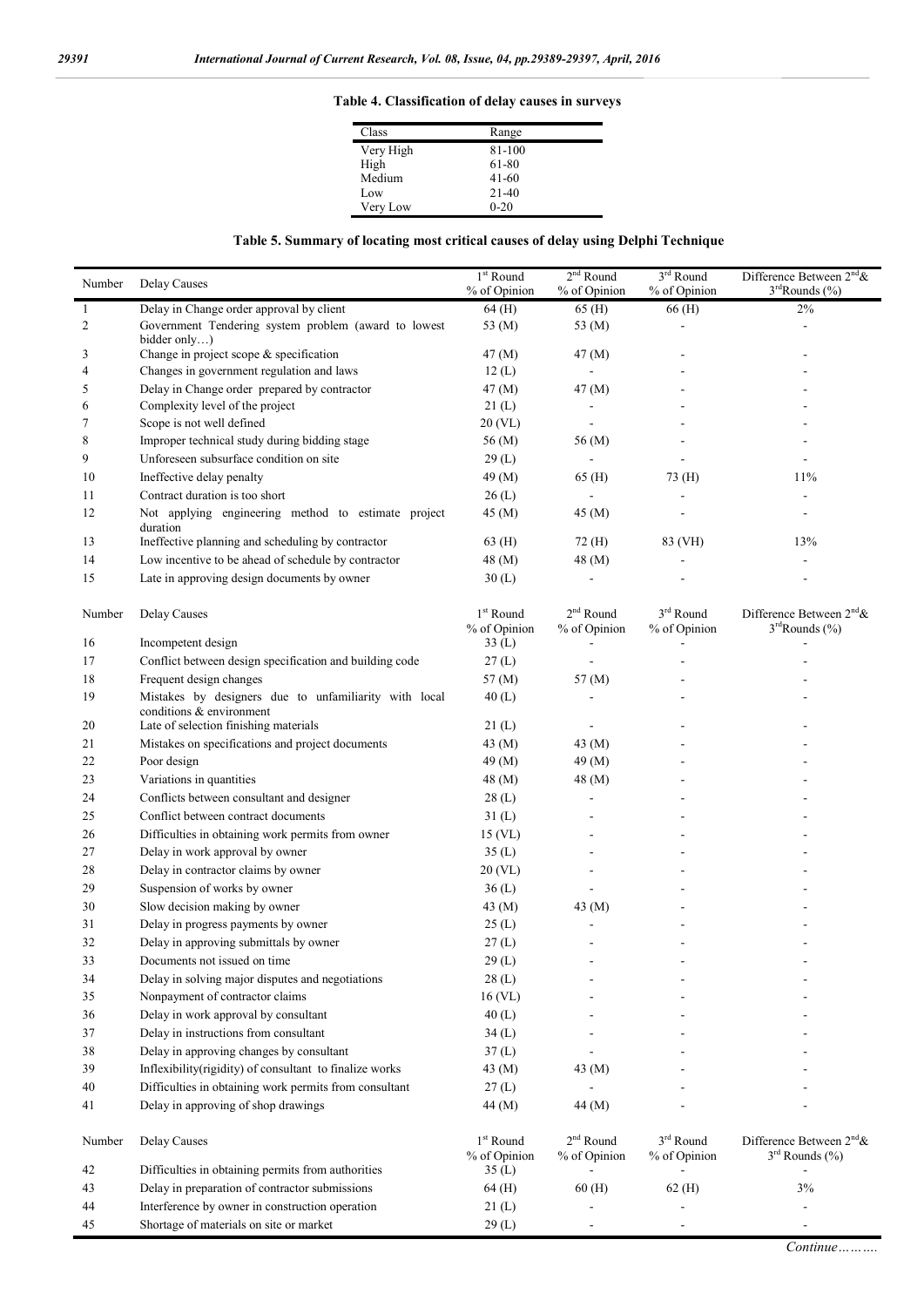$\overline{\phantom{a}}$ 

| 46     | Low skill of manpower                                                       | 63 (H)                      | $61$ (H)                    | 65 (H)                      | 6%                                             |
|--------|-----------------------------------------------------------------------------|-----------------------------|-----------------------------|-----------------------------|------------------------------------------------|
| 47     | Fraud and cheating in execution                                             | 33(L)                       |                             |                             |                                                |
| 48     | Rework due to errors of construction                                        | 38(L)                       |                             |                             |                                                |
| 49     | Improper construction method by contractor                                  | 36(L)                       |                             |                             |                                                |
| 50     | Inefficient quality control by contractor                                   | 55 (M)                      | 55 (M)                      |                             |                                                |
| 51     | Material quality problem                                                    | 37(L)                       |                             |                             |                                                |
| 52     | Nationality of labor                                                        | 23(L)                       |                             |                             |                                                |
| 53     | Shortage of shoring for excavation                                          | 22(L)                       |                             |                             |                                                |
| 54     | Damage of stored materials                                                  | 17(VL)                      |                             |                             |                                                |
| 55     | Government Tendering system problem (award to lowest<br>bidder only)        | 51 (M)                      | 51 (M)                      |                             |                                                |
| 56     | Owner's poor communication                                                  | $12$ (VL)                   |                             |                             |                                                |
| 57     | Poor qualification of Owner key personnel                                   | 39(L)                       |                             |                             |                                                |
| 58     | Monthly payments difficulties                                               | 32(L)                       |                             |                             |                                                |
| 59     | Complicating contract administration by owner                               | 30(L)                       |                             |                             |                                                |
| 60     | Owner poor coordination with government authorities                         | 20 (VL)                     |                             |                             |                                                |
| 61     | Excessive bureaucracy in owner's administration                             | 34(L)                       |                             |                             |                                                |
| 62     | Type of project bidding and award                                           | $13$ (VL)                   |                             |                             |                                                |
| 63     | Inadequate Owner experience.                                                | 17(VL)                      |                             |                             |                                                |
| 64     | Breach/modification of the contract by owner                                | 28(L)                       |                             |                             |                                                |
| 65     | Work interference between various contractors                               | 35(L)                       |                             |                             |                                                |
| 66     | Owner's personality problem                                                 | $16$ (VL)                   |                             |                             |                                                |
| Number | Delay Causes                                                                | $1st$ Round<br>% of Opinion | $2nd$ Round<br>% of Opinion | $3rd$ Round<br>% of Opinion | Difference Between $2nd$ &<br>$3rd$ Rounds (%) |
| 67     | Lack of finance by owner                                                    | 49 (M)                      | 49 (M)                      |                             |                                                |
| 68     | Holding other work                                                          | 27(L)                       |                             |                             |                                                |
| 69     | Increase in contractor's overheads                                          | 30(L)                       |                             |                             |                                                |
| 70     | Uncooperative owner with consultant $&$ contractor                          | $18$ (VL)                   |                             |                             |                                                |
| 71     | Poor qualification of Consultant                                            | 50(M)                       | 50 (M)                      |                             |                                                |
| 72     | Delay in inspection and testing works                                       | 33(L)                       |                             |                             |                                                |
| 73     | Inadequate Consultant experience                                            | 38(L)                       |                             |                             |                                                |
| 74     | Internal company problems (Consultant)                                      | 26(L)                       |                             |                             |                                                |
| 75     | Slow response from consultant to contractor inquiries                       | 41 (M)                      | 41 (M)                      |                             |                                                |
| 76     | Absence of consultant's site staff                                          | 27(L)                       |                             |                             |                                                |
| 77     | Shortage of Manpower                                                        | 71(H)                       | 73 (H)                      | 77(H)                       | 5%                                             |
| 78     | Shortage of qualified engineers.                                            | 65 (H)                      | 71(H)                       | 73 (H)                      | 3%                                             |
| 79     | Delay in mobilization                                                       | 37(L)                       |                             | $\overline{\phantom{a}}$    |                                                |
| 80     | Cash flow& financial problem                                                | 75 (H)                      | 74 (H)                      | 76 (H)                      | 3%                                             |
| 81     | Delay in materials delivery                                                 | 69(H)                       | 69 (H)                      |                             |                                                |
| 82     | Poor qualification of Contractor                                            | 50(M)                       | 50 (M)                      |                             |                                                |
| 83     | Shortage of equipment                                                       | 35(L)                       |                             |                             |                                                |
| 84     | Failure of equipment                                                        | 22(L)                       |                             | ÷.                          | L,                                             |
| 85     | Increased number of projects by the same contractor                         | 70(H)                       | 75 (H)                      | 83 (VH)                     | 10%                                            |
| 86     | Missing of contractor administrative personnel                              | 31(L)                       |                             |                             |                                                |
| 87     | Poor implementation of safety rules and regulations                         | 48 (M)                      | 48 (M)                      |                             |                                                |
| 88     | Accidents during construction                                               | 24(L)                       |                             |                             | ٠                                              |
| 89     | Shortage of technical professionals persons of contractor                   | 52 (M)                      | 52 (M)                      |                             | -                                              |
| 90     | Ineffective control of progress by contractor                               | 56 (M)                      | 62(H)                       | 70 (H)                      | 11%                                            |
| 91     | Financing difficulties by contractor                                        | 75 (H)                      | 74 (H)                      | 76 (H)                      | 3%                                             |
| 92     | Problems between contractor and subcontractors (payments,<br>quality, time) | 65 (H)                      | 66 (H)                      | 70 (H)                      | 6%                                             |

| Number | Delay Causes                            | $1st$ Round<br>% of Opinion | $2nd$ Round<br>% of Opinion | $3rd$ Round<br>% of Opinion | Difference Between $2^{nd}$ &<br>$3rd$ Rounds $(\% )$ |
|--------|-----------------------------------------|-----------------------------|-----------------------------|-----------------------------|-------------------------------------------------------|
| 93     | Delay in shop drawings preparation      | 63 (H)                      | 63(H)                       |                             |                                                       |
| 94     | Late of procurement/supplying materials | 58 (M)                      | 58 (M)                      |                             |                                                       |
| 95     | Low productivity level of labors        | 49 $(M)$                    | 49 (M)                      |                             |                                                       |
| 96     | Low productivity level of equipment     | 29(L)                       |                             |                             |                                                       |
| 97     | Technical problems in project site      | 47 (M)                      | $47 \, (M)$                 |                             |                                                       |
| 98     | Missing information on shop drawings    | 34(L)                       |                             |                             |                                                       |
| 99     | Mistake in soil investigation           | 24(L)                       |                             |                             |                                                       |
| 100    | Breach of the contract by contractor    | 35(L)                       |                             |                             |                                                       |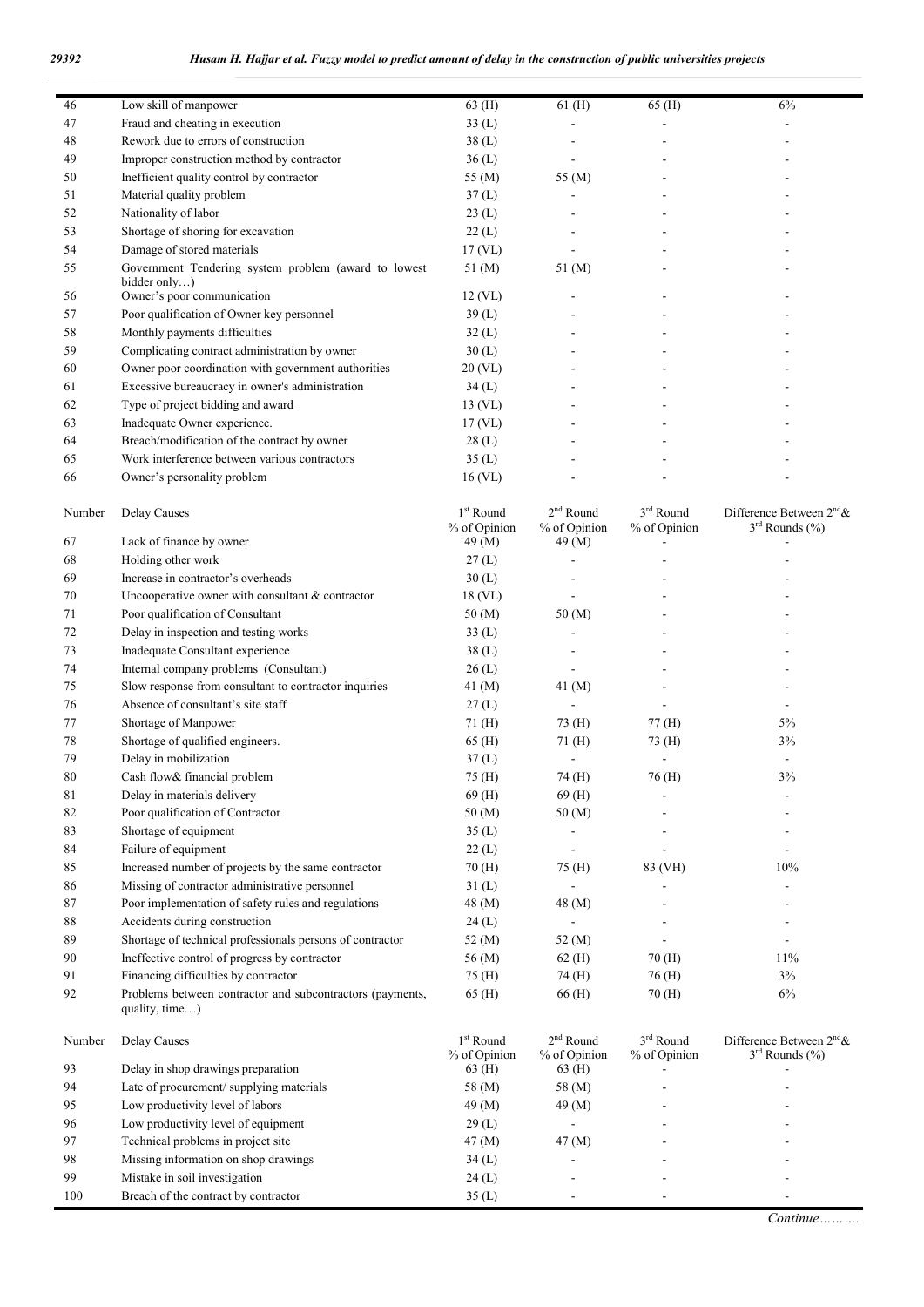| 101 | Ineffective contractor head office involvement in the project | $64$ (H)  | 64(H)      |  |
|-----|---------------------------------------------------------------|-----------|------------|--|
| 102 | Inefficient work break down structure                         | 48 (M)    | 48 (M)     |  |
| 103 | Poor site layout                                              | 48 (M)    | 48 (M)     |  |
| 104 | Inadequate Contractor experience                              | 41 $(M)$  | 41 (M)     |  |
| 105 | Internal company problems (Contractor)                        | 44 (M)    | 44 (M)     |  |
| 106 | Key personal replaced                                         | 42 (M)    | $42 \,(M)$ |  |
| 107 | Rise in material prices                                       | 29(L)     | ۰          |  |
| 108 | Adverse Weather conditions                                    | 17 (VL)   |            |  |
| 109 | Poor communication between project parties                    | 29(L)     |            |  |
| 110 | Poor coordination with project parties                        | 39(L)     |            |  |
| 111 | Legal disputes between various parties                        | 27(L)     |            |  |
| 112 | Location of the project                                       | 12 (VL)   |            |  |
| 113 | Missing or poor organization charts to link project parties   | 34(L)     |            |  |
| 114 | poor site utilities                                           | 22(L)     |            |  |
| 115 | Public holidays                                               | $16$ (VL) |            |  |
| 116 | Lack of meetings $\&$ information                             | 33(L)     |            |  |
| 117 | Social and cultural conditions                                | 12 (VL)   |            |  |
| 118 | Conflict between project party (personal issue)               | 27(L)     |            |  |

**Table 6. List of the most critical Causes of Delay identified using Delphi technique**

| No. | Delay Causes                                                             | Final Results % of Opinion |
|-----|--------------------------------------------------------------------------|----------------------------|
|     | Delay in change order approval by client                                 | 66                         |
|     | Insufficient delay penalty                                               | 73                         |
|     | Ineffective planning and scheduling by contractor                        | 83                         |
| 4   | Low skill of manpower                                                    | 65                         |
|     | Delay in preparation of contractor submissions                           | 62                         |
| O   | Shortage of Manpower                                                     |                            |
|     | Shortage of qualified engineers.                                         | 73                         |
| 8   | Increased number of projects by the same contractor                      | 83                         |
| 9   | Ineffective control of progress by contractor                            | 70                         |
| 10  | Financing difficulties by contractor                                     | 76                         |
|     | Problems between contractor and subcontractors (payments, quality, time) | 70                         |
| 12  | Cash flow & financial problem                                            | 76                         |



**Figure 1. Membership function for all linguistic variables**

|                      |                 |                                                                                |                                  |     | Rules Identification Survey |    |                |           |                                        |    |                 |                |             |            |            |            |            |
|----------------------|-----------------|--------------------------------------------------------------------------------|----------------------------------|-----|-----------------------------|----|----------------|-----------|----------------------------------------|----|-----------------|----------------|-------------|------------|------------|------------|------------|
|                      |                 |                                                                                |                                  |     |                             |    |                |           | Lingustic Variables                    |    |                 |                |             |            |            |            |            |
| System<br>input/outp | no              |                                                                                |                                  |     |                             |    |                |           | Very high, high, medium, low, very low |    |                 |                | VH.H.M.L.VL |            |            |            |            |
| ut                   |                 | <b>Delay Causes</b>                                                            | $\times$ Final<br><b>Opinion</b> | R1  | R2                          | R3 | R <sub>4</sub> | <b>R5</b> | R <sub>6</sub>                         | B7 | R <sub>8</sub>  | R <sub>3</sub> | <b>R10</b>  | <b>B11</b> | <b>R12</b> | <b>R13</b> | <b>R14</b> |
|                      |                 | Delay in change order approval by client                                       | 66                               | VL  |                             |    |                |           |                                        |    |                 |                |             |            |            |            |            |
|                      |                 | Insufficient delay penalty                                                     | 73                               | VL  | н                           |    |                |           |                                        |    |                 |                |             |            |            |            |            |
|                      | з               | Ineffective planning and scheduling by<br>contractor                           | 83                               | VL  |                             |    |                |           |                                        |    | <b>Examples</b> |                |             |            |            |            |            |
|                      |                 | Low skill of manpower                                                          | 65                               | VL  |                             |    |                |           |                                        |    |                 |                |             |            |            |            |            |
|                      | 5.              | Delay in preparation of contractor submissions                                 | 62                               | VL  |                             |    |                |           |                                        |    |                 |                |             |            |            |            |            |
|                      | 61              | Shortage of Manpower                                                           | 77                               | VL  |                             |    |                |           |                                        |    |                 |                |             |            |            |            |            |
|                      |                 | Shortage of qualified engineers.                                               | 73                               | VL  |                             |    |                |           |                                        |    |                 |                |             |            |            |            |            |
| nput                 | 8               | Increased number of pojects by the same<br>contractor                          | 83                               | VL  | VL                          |    |                |           |                                        |    |                 |                |             |            |            |            |            |
|                      |                 | control of progress by<br>Ineffective<br>contractor                            | 70                               | VL  |                             |    |                |           |                                        |    |                 |                |             |            |            |            |            |
|                      | 10              | Financing difficulties by contractor                                           | 76                               | VL  |                             |    |                |           |                                        |    |                 |                |             |            |            |            |            |
|                      |                 | Problems between contractor<br>and<br>subcontractors (payments, quality, time) | 70                               | VL  |                             |    |                |           |                                        |    |                 |                |             |            |            |            |            |
|                      | 12 <sup>1</sup> | Cashflow& financial problem                                                    | 76                               | VL. |                             |    |                |           |                                        |    |                 |                |             |            |            |            |            |
| Output               | 13              | <b>Percentage of Delay</b>                                                     |                                  | VL  |                             |    |                |           |                                        |    |                 |                |             |            |            |            |            |

**Figure 2. Sample of input and output scenarios in rules identification survey**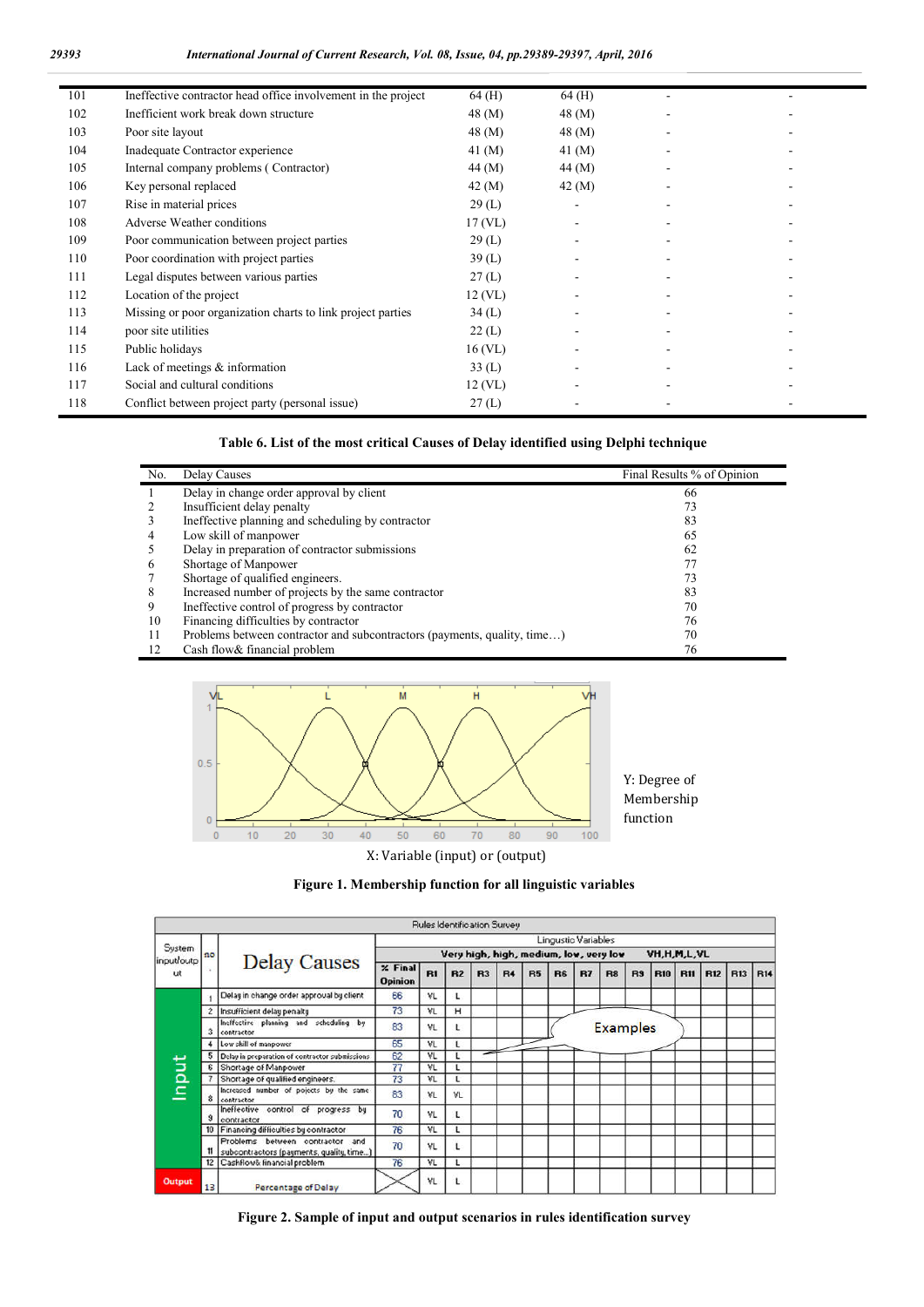

## **Figure 3. Graphical user interface tools to construct the fuzzy assessment model in the fuzzy logic toolbox**



**Figure 4. Fuzzy logic prototype system**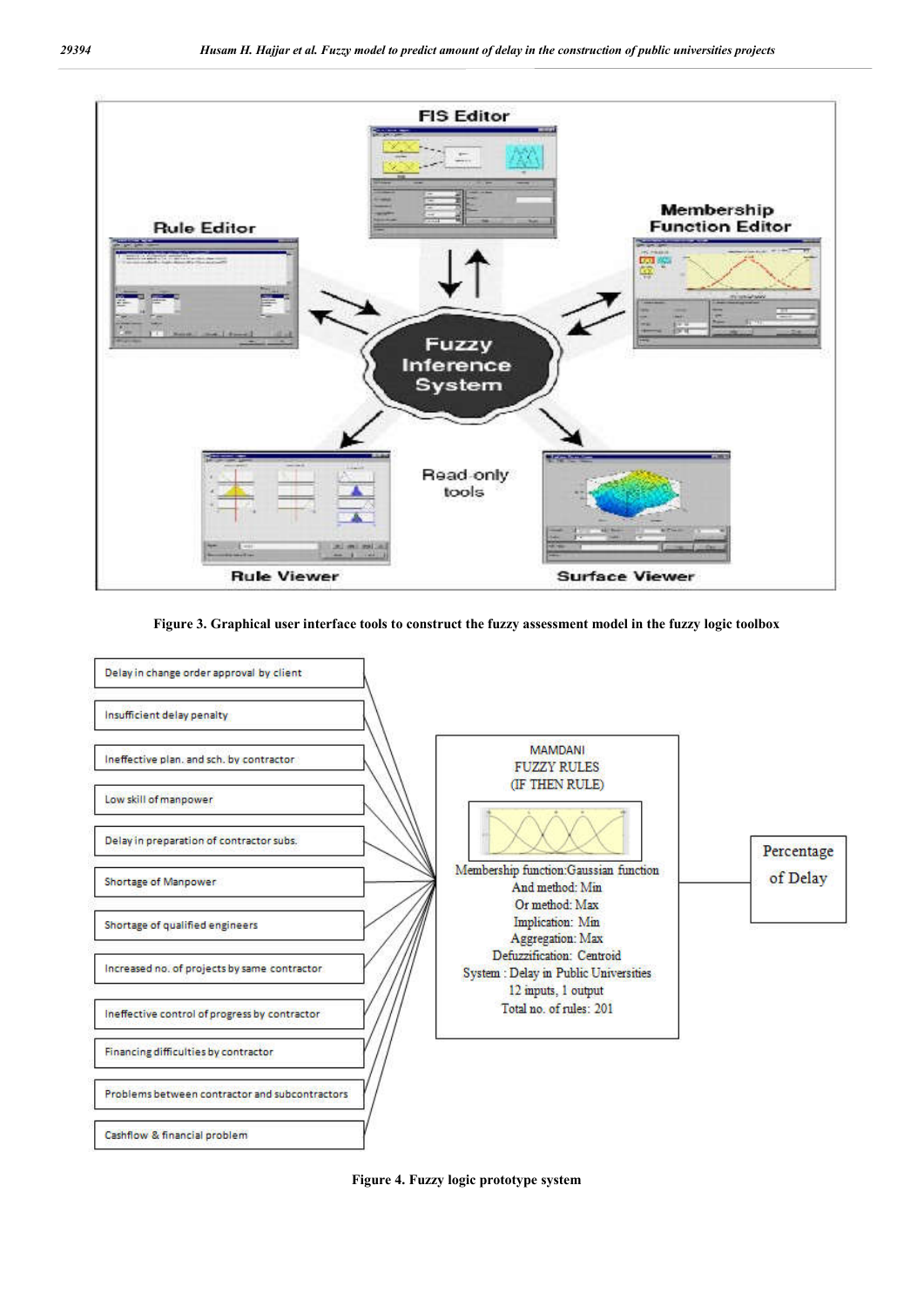|        | <b>PART 1: General Information:</b>                                                |    |   |   |    |                    |  |
|--------|------------------------------------------------------------------------------------|----|---|---|----|--------------------|--|
|        |                                                                                    |    |   |   |    |                    |  |
|        | 1- Do you have any delay in your project? _______ D Yes                            |    |   |   |    | $\blacksquare$ No. |  |
|        |                                                                                    |    |   |   |    |                    |  |
|        | Project Duration                                                                   |    |   |   |    |                    |  |
|        | 2- Do you have time extension?                                                     |    |   |   |    | o Yes o No         |  |
|        |                                                                                    |    |   |   |    |                    |  |
|        |                                                                                    |    |   |   |    |                    |  |
|        | <b>PART 2: Causes of Delay:</b>                                                    |    |   |   |    |                    |  |
|        | Rate the contribution of each of the following factors in the project delay:       |    |   |   |    |                    |  |
| No.    | <b>Causes of Delay</b>                                                             | vн | Ħ | м | т. | vı                 |  |
|        | Delay in change order approval by client                                           |    |   |   |    |                    |  |
|        |                                                                                    |    |   |   |    |                    |  |
| ш<br>2 | Insufficient delay penalty                                                         | ┍  |   | □ | ⊓  |                    |  |
| з      | Ineffective planning and scheduling by contractor                                  | ⊓  |   | □ | ⊓  | □                  |  |
| 4      | Low skill of manpower                                                              | ⊓  |   |   |    | ┍                  |  |
| 5.     | Delay in preparation of contractor submissions                                     | ⊓  | ┍ | ⊓ | п  | −                  |  |
| 6      | Shortage of Manpower                                                               | п  |   | п | п  | □                  |  |
| ÷      | Shortage of qualified engineers.                                                   | ⊓  |   | ▭ |    |                    |  |
| s.     | Increased number of projects by the same<br>contractor                             | п  | ▭ | ⊓ | п  | ⊓                  |  |
| ۰      | Ineffective control of progress by contractor                                      | ┍  |   |   | п  |                    |  |
| 10     | Financing difficulties by contractor                                               | ┍┓ | □ | ⊓ | ⊓  | ┍┓                 |  |
| 11.    | Problems<br>between contractor<br>and.<br>subcontractors (payments, quality, time) | О  |   | п |    | п                  |  |

**Figure 5. Model Validation form**

**Table 7. Sample of Fuzzy Rules (IF THEN RULE)**

| Rule number | If Input1 | &2        | &3 | &4        | &5        | &6 | &7 | &8 | &9  | &10 | &1 | &12 | Then,<br>Output |
|-------------|-----------|-----------|----|-----------|-----------|----|----|----|-----|-----|----|-----|-----------------|
|             | VL        | <b>VL</b> | VL | <b>VL</b> | <b>VL</b> | VL | VL | VL | VL. | VL. | VL | VL  | VL              |
| 43          |           | Н         |    | ∸         | ∸         | ⊷  | ⊥  | VL |     |     | ⊥  | ∸   | ⊷               |
| 119         |           |           |    | M         | М         | М  | М  | М  | M   |     |    |     | М               |
| 148         | М         |           |    | ∸         | ∸         | ⊥  | M  | ∸  |     |     | ∸  | ∸   | ⊷               |
| 195         | VH        |           | VH | VH        | Н         | VH | VН | VН | VH  | VH  |    | VH  | VH              |

**Table 8. Model Validation Results**

| No. | Project code | Actual Amount of Delay $(\% )$ = Revised finish<br>date - Original finish date (1) | Estimated Fuzzy System Amount of Delay<br>$\left(\frac{9}{6}\right)$ = Calculated by fuzzy in <i>MATLAB</i> (2) | Difference $(\% )$<br>$=  col. (1)-col. (2) $ |
|-----|--------------|------------------------------------------------------------------------------------|-----------------------------------------------------------------------------------------------------------------|-----------------------------------------------|
|     | $1-TU$       | 65                                                                                 | 50                                                                                                              | 15                                            |
|     | $2-TU$       | 68.1                                                                               | 71.1                                                                                                            |                                               |
|     | $3-TU$       | 74.4                                                                               | 72.4                                                                                                            |                                               |
|     | $4-TU$       | 49.7                                                                               | 55.2                                                                                                            | 5.5                                           |
|     | $5-TU$       | 51.8                                                                               | 52.2                                                                                                            | 0.4                                           |
| h   | $6-TU$       | 39                                                                                 | 52.2                                                                                                            | 13.2                                          |
|     | $7-TU$       | 100                                                                                | 81.4                                                                                                            | 18.6                                          |
| 8   | $1-KAU$      | 68.2                                                                               | 56                                                                                                              | 12.2                                          |
| 9   | $2-KAU$      | 62.3                                                                               | 56                                                                                                              | 6.3                                           |
| 10  | $3-KAU$      | 54.9                                                                               | 56                                                                                                              | 1.1                                           |
| -11 | 4-KAU        | 44.8                                                                               | 56                                                                                                              | 11.2                                          |
| 12  | 5-KAU        | 83.3                                                                               | 64.5                                                                                                            | 18.8                                          |
| 13  | 6-KAU        | 21.6                                                                               | 30                                                                                                              | 8.4                                           |
| 14  | 7-KAU        | 25.2                                                                               | 23.1                                                                                                            | 2.1                                           |

#### **Research Methodology**

The literature review revealed 118 causes of delay applicable to Saudi construction industry. Delphi technique is used to identify the most critical causes of delays in public university projects with the help of domain experts.23 domain experts were contacted and 10 out of them agreed to participate in the study (3 of them were From KAU and 7 from TU). This number of experts is sufficient according to Hallowell and Gambatese (2010), Table 3 presents the experts details.

The identified main causes of delays in public universities were used to develop fuzzy system using *MATLAB* to estimate the percentage of delay in this type of projects.

## **Identifying Causes of Delay using Delphi Technique**

Delphi surveys were prepared and distributed to the experts in several rounds. In the first round, survey containing a list of 118 proposed causes of delay. It is sent to the experts asking for their opinions about the most critical causes of delays.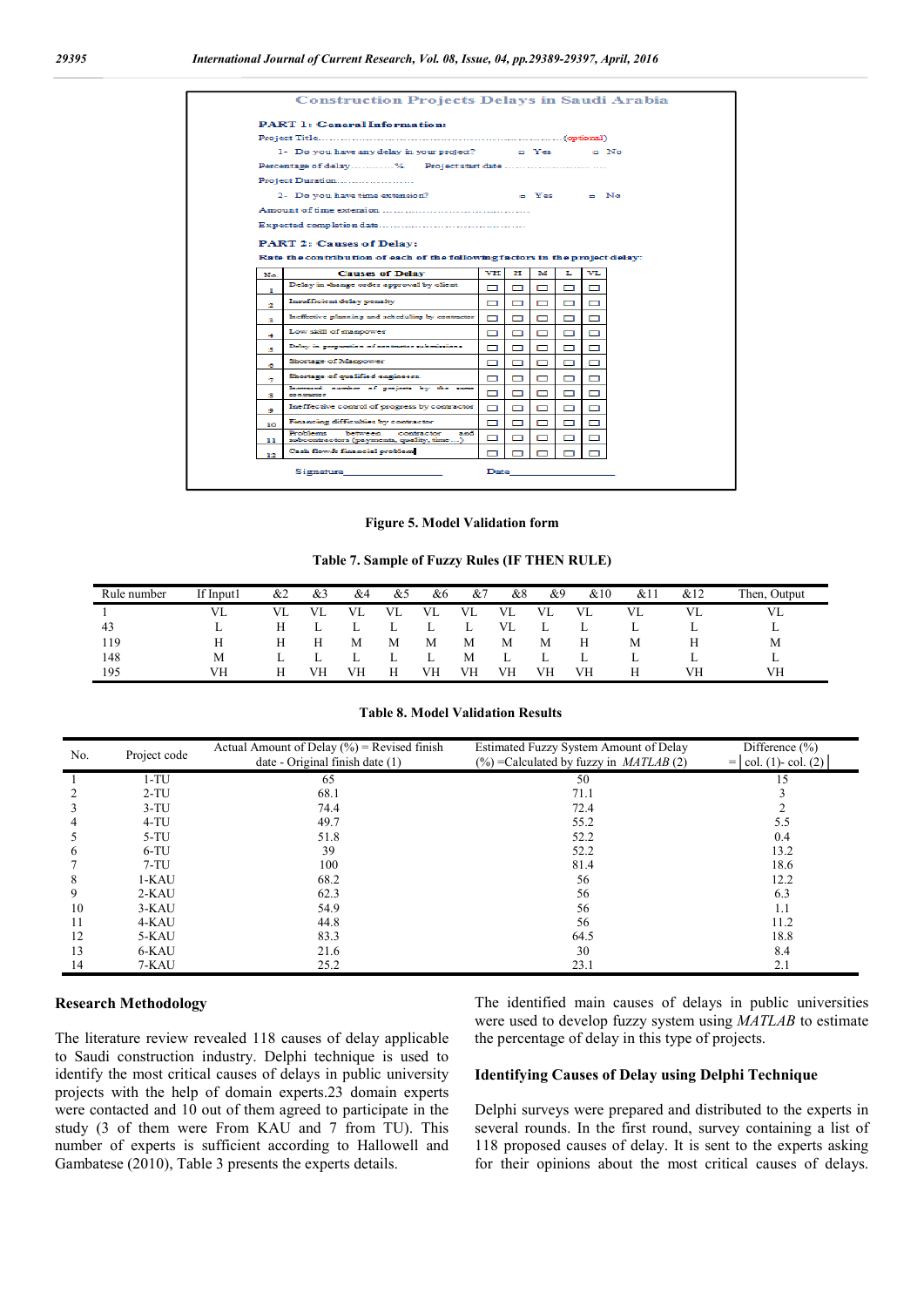Filling out the survey is done by using classifications and ranges mentioned in Table 4.The results indicated no causes assigned as Very High, 13 causes assigned as High, 31 causes assigned as Medium and the rest of the causes assigned as Low and Very low. In the second round, the survey is sent to experts containing 44 identified most critical causes of delay from first round after removing Low and Very low causes. This survey asked again about identifying most critical causes of delay. The results showed 15 causes as High and 29 causes as Medium. After applying third round of survey with the same procedure of the second round but only containing the15 identified causes "rated as High" in second survey.

The results showed 2 causes as Very high, 10 causes as High and 3 causes as Medium. The twelve identified causes as Very High and High are considered to be the most critical causes of delay. Table 5 summaries all of Delphi rounds and Table6 lists the most critical causes of delay identified using Delphi technique.

## **Fuzzy Logic System to Estimate Amount of Expected Delay**

After reaching expert's consensuses about the most critical causes of delays, shown in Table 6. A fuzzy system is developed based on Mamdani stylein fuzzy inference system (FIS) using *MATLAB*. The proposed system estimates the expected amount of delay as percentage of project original duration. The following steps are used to construct the proposed fuzzy system:

- 1- Input and output parameters were defined.
- 2- Determination of membership functions shapes for each variable.
- 3- Establishing the behavior of the system by defining aggregation, defuzzification and list of rules.
- 4- Getting plots of output value by rule viewer.

Finally, a quantifiable fuzzy system is used to estimate the expected amount of delay to help all of the project parties to overcome expected delays that may happen during construction. Figure 3 shows graphical user interface (GUI) to construct a fuzzy logic system.

#### **Application of the model**

#### **Main Input of fuzzy system**

The twelve critical causes of delay shown in Table 6 are used as the main inputs in the developedfuzzy logic system.

### **LinguisticVariables and Fuzzy Membership Functions**

This research will use linguistic variable for inputs and output as follow: Very high (VH), High (H), Medium (M), Low (L) and Very low (VL).The range of inputs and output will be from 0 to 100. Membership functions of the inputs and output will be in a Gaussian function forms as shown in Figure 1.

#### **EstablishingFuzzy Rules, Aggregation and Defuzzification**

In this research, Mamdani Style is used due to its widespread acceptance and suitability to human brains as mentioned by Kaur and Kaur (2012).If-Then Rules are used to connect inputs

with output in form of linguistic variables. Aggregation is an operation that combine fuzzy sets into single fuzzy set. Aggregation is set to *Max* method which is common in useaccording to Gunduz, Nielsen, and Ozdemir (2013). Defuzzification is used to reach fuzzy output from fuzzy sets. The most common method for Defuzzification is *center of gravity*according to Naaz, Alam and Biswas (2012)which is used in this research. If then rules were constructed by sending the survey, shown in Figure 2, to the experts asking them for giving a possible scenarios based on their experience. Each column of the Table in Figure 2 must be filledvertically by a linguistic variable VL, L, M, H, VH according to ranging scale mentioned previously in Table 4.

The total number of generated rules by experts were 201. Table 7 shows sample of fuzzy rules, these rules will be entered into FIS in the following form:

*if* INPUT 1 is H & INPUT 2 is VH & ..…&INPUT 12 is H *Then* OUTPUT is VH …………………(Eq.1)

## **Constructing Fuzzy System to Estimate Amount of Expected Delay**

The Proposed fuzzy system is constructed by using GUI, shown in Figure 3, of fuzzy logic toolbox in MATLAB. First, inputs and output are defined. Second, membership function numbers, ranges and forms are entered for each variables of inputs and output. Third, the list of rules as well as the aggregation and defuzzification methods establishing the behavior of the system were defined and entered. Based on that, the system will start to work and can give a percentage result of delay. Figure 4 shows the proposed fuzzy system to estimate percentage of delay.

### **Fuzzy System Validation**

The developed system is validated using fourteen actual delayed project cases from KAU & TU. To collect the validation data, the form shown in Figure 5 was prepared. The validation form is divided into two parts. The first part is asking about actual amount of delays and the second part asking about rating of each delay cause on scale from VH to VL. The form is filled by conducting direct interviews with the projects representatives. Fourteen construction projects were visited in both universities. The results of the second part of the form are used as inputs in the developed fuzzy system and the output from the system is compared with actual amount of delay identified by the same project respondent in the first part of the form, as shown in Table 8. The results were satisfactory because the difference between both values were reasonable. It was found that causes of delay ratings differ in both universities. Although, the model gives good results in estimating the amount of delay for both of them. It was found that High and Very High causes of delay in KAU were as follow: Financing difficulties by contractor, Problems between contractor and subcontractors (payments, quality, time…) and Cashflow & financial problem. On the other hand, in TU the following causes considered to be High and Very High by majority of respondents as follow: Insufficient delay penalty, Ineffective planning and scheduling by contractor, Delay in preparation of contractor submissions, Shortage of Manpower,